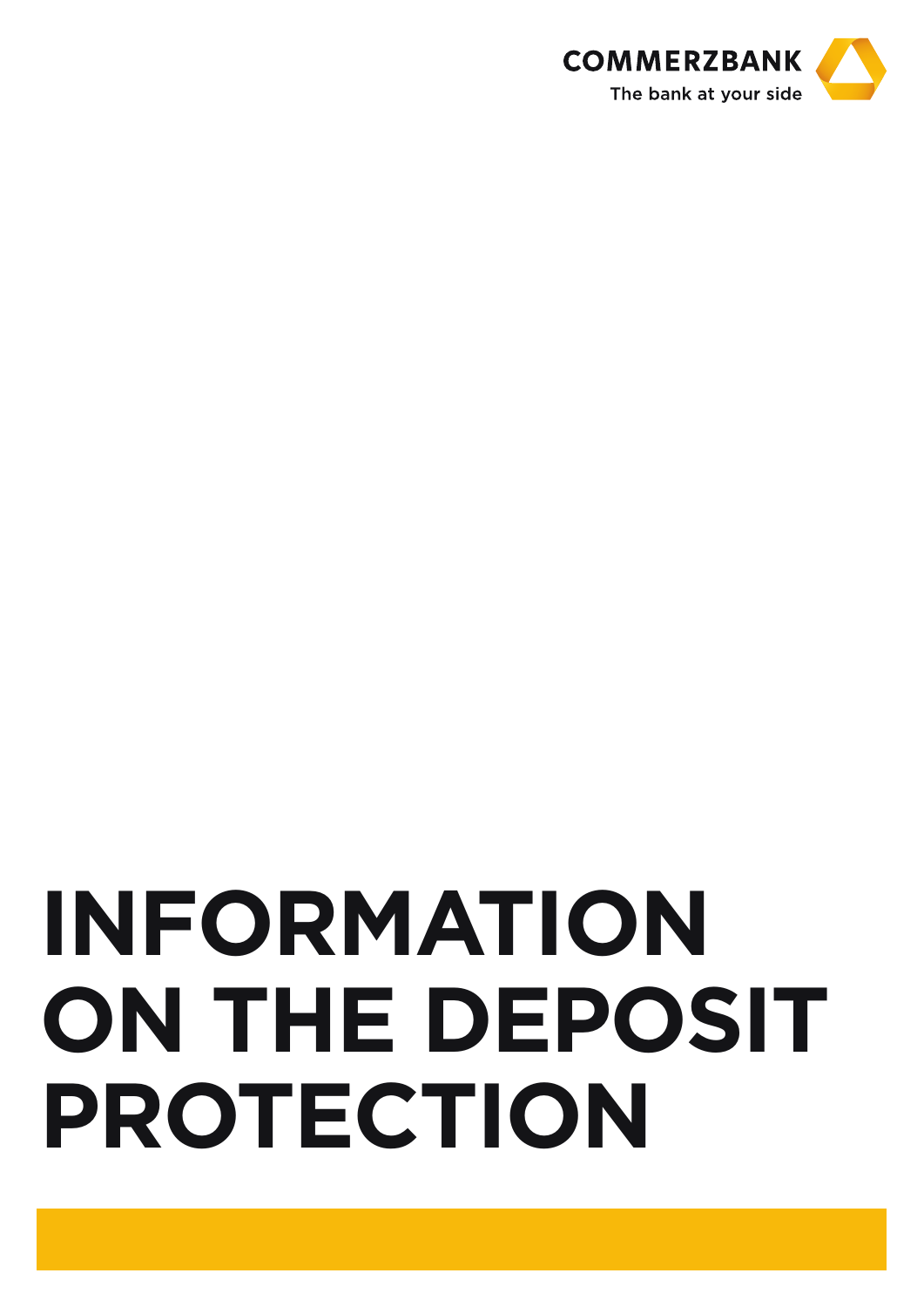

# **INFORMATION ON THE DEPOSIT PROTECTION**

COMMERZBANK Aktiengesellschaft is registered in the Czech Republic based on the single-licence principle and engages in business through its branch in Prague. COMMERZBANK Aktiengesellschaft is a member of the **Deposit Guarantee Scheme "(Entschädigungseinrichtung deutscher Banken GmbH(EdB)"** as a legal compensation scheme for private banks and home loan and savings associations domiciled in Germany and participates in the legal deposit protection in the Federal Republic of Germany.

Beyond the scope of legal deposit protection, COMMERZBANK Aktiengesellschaft is

a member of the private Deposit Protection Fund of the Federal Association of German Banks "**Einlagenversicherungsfond des Bundesverbandes deutscher Banken e.V.**"

The Bank does not take part in the Deposit Insurance Fund in accordance with Czech Act No 21/1992 Coll.

Participation in the above-mentioned systems means that deposits received by the COMMERZBANK Aktiengesellschaft, pobočka Praha in the Czech Republic are secured provided that the following conditions are met:

### **I. Deposit Guarantee Scheme (Entschädigungseinrichtung deutscher Banken GmbH)**

#### **Depositor information sheet**

(pursuant to Section § 23a of the German Banking Act (Kreditwesengesetz, KWG)

| Basic information about the protection of deposit             |                                                                                                                                                                                                                               |
|---------------------------------------------------------------|-------------------------------------------------------------------------------------------------------------------------------------------------------------------------------------------------------------------------------|
|                                                               |                                                                                                                                                                                                                               |
| Deposits at COMMERZBANK AG are protected by:                  | Entschädigungseinrichtung deutscher Banken GmbH (1)                                                                                                                                                                           |
| Limit of protection:                                          | 100 000,- EUR per depositor per credit institution <sup>(2)</sup>                                                                                                                                                             |
| If you have more deposits at the same credit institution:     | All your deposits at the same credit institution are<br>aggregated and the total is subject to the limit<br>of EUR 100 000 <sup>(2)</sup>                                                                                     |
| If you have a joint account with other person(s):             | The limit of EUR 100 000 applies to each depositor<br>separately <sup>(3)</sup>                                                                                                                                               |
| Reimbursement period in case of credit institution's failure: | Within 7 working days (4)                                                                                                                                                                                                     |
| <b>Currency of reimbursement:</b>                             | <b>EUR</b>                                                                                                                                                                                                                    |
| Contact:                                                      | Entschädigungseinrichtung deutscher Banken GmbH<br>Burgstraße 28<br>10178 Berlin<br>Germany<br>Postanschrift<br>Postfach 11 04 48<br>10834 Berlin<br>Germany<br>Telefon: +49 (0)30 59 00 11 960<br>E-mail: info@edb-banken.de |
| <b>Additional information:</b>                                | www.edb-banken.de                                                                                                                                                                                                             |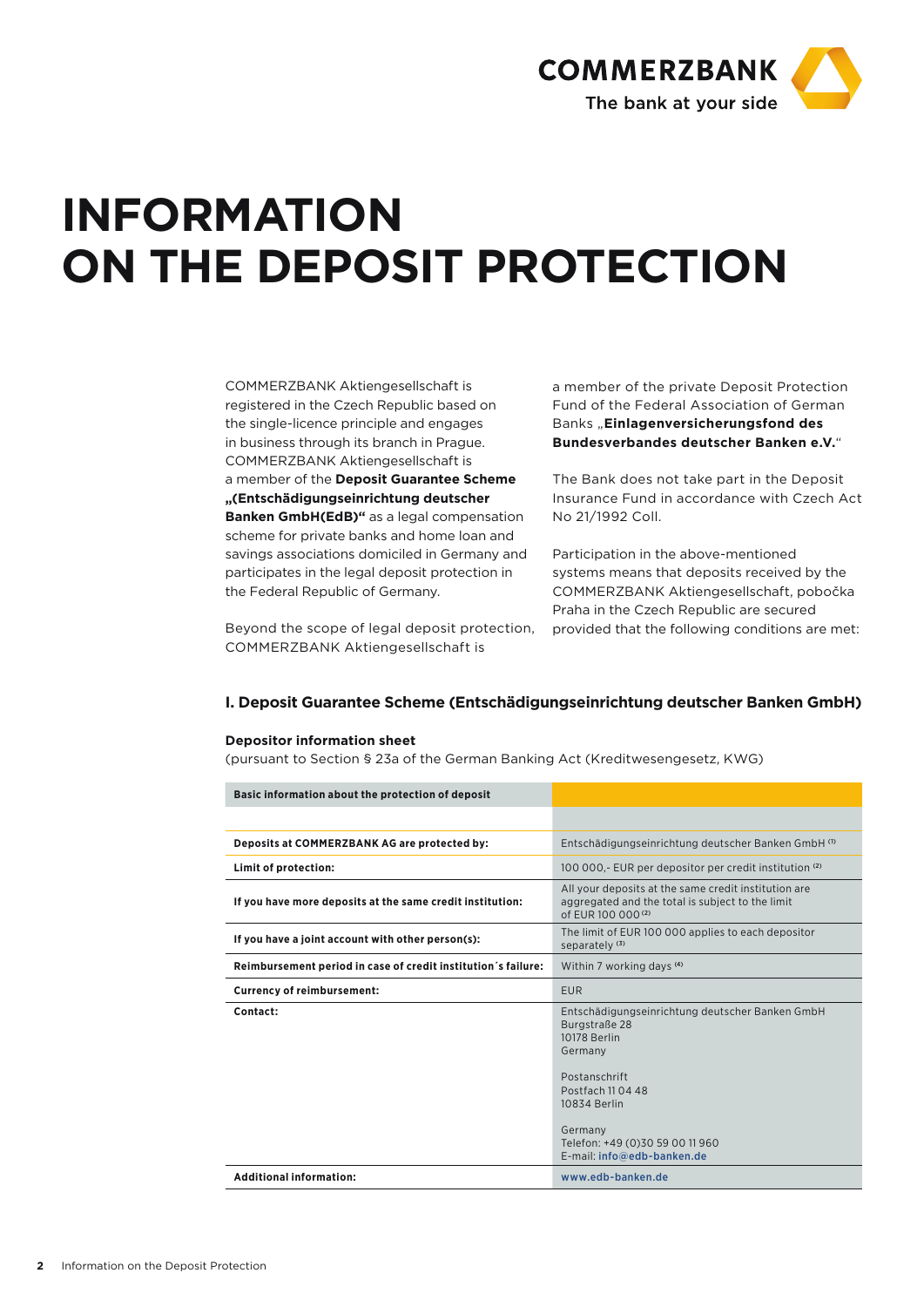

#### **Additional information**

- (1) Your deposit is covered by a statutory Deposit Guarantee Scheme (Entschädigungseinrichtung deutscher Banken GmbH) and a contractu-al Deposit Protection Fund of the Federal Association of German Banks Einlagenversicherungsfond des Bundesverbandes deutscher Banken e.V.. If an insolvency of your creditinstitution should occur, your deposits would in any case be repaid upto EUR 100 000.
- (2) If a deposit is unavailable because a credit institution is unable to meet its financial obligations, depositors are repaid by a Deposit Guarantee Scheme. This repayment covers at maximum EUR 100 000 per credit institution. This means that all deposits at the same credit institution are aggregated in order to determine the coverage level. If, for instance, a depositor holds a savings account with EUR 90 000 and a current account with EUR 20 000, he or she will only be repaid EUR 100 000.
- (3) In case of joint accounts, the limit of EUR 100 000 applies to each depositor. Deposits in an account to which two or more persons are entitled as members of a business partnership, association or grouping of a similar nature without legal personality, are aggregated and treated as if made by a single depositor for the purpose of calculating the limit of EUR 100 000. In those cases listed in Section 8 (2) to (4) of the German Deposit Guarantee Act (Einlagensicherungsgesetz) deposits are protected above EUR 100 000.

More information can be obtained from the website of Entschädigungseinrichtung deutscher Banken GmbH at www.edb-banken.de.

(4) Reimbursement

The responsible Deposit Guarantee Scheme is Entschädigungseinrichtung deutscher Banken GmbH

Burgstraße 28 10178 Berlin Germany

Postanschrift Postfach 11 04 48 10834 Berlin Germany

Telefon: +49 (0)30 59 00 11 960 E-mail: info@edb-banken.de

It will repay your deposits within 7 working days.

If you have not been repaid within this deadline, you should contact the Deposit Guarantee Scheme since the time to claim reimburse-ment may be barred after a certain time limit. More information can be obtained from the website of Entschädigungseinrichtung deutscher Banken GmbH at info@edb-banken.de.

#### **Other important information:**

In general, all retail depositors and businesses are covered by the Deposit Guarantee Scheme. Exceptions for certain deposits are stated on the website of the responsible Deposit Guarantee Scheme. Your credit institution will also inform you on request whether certain products are covered or not. If deposits are covered, the credit institution shall also confirm this on the statement of account.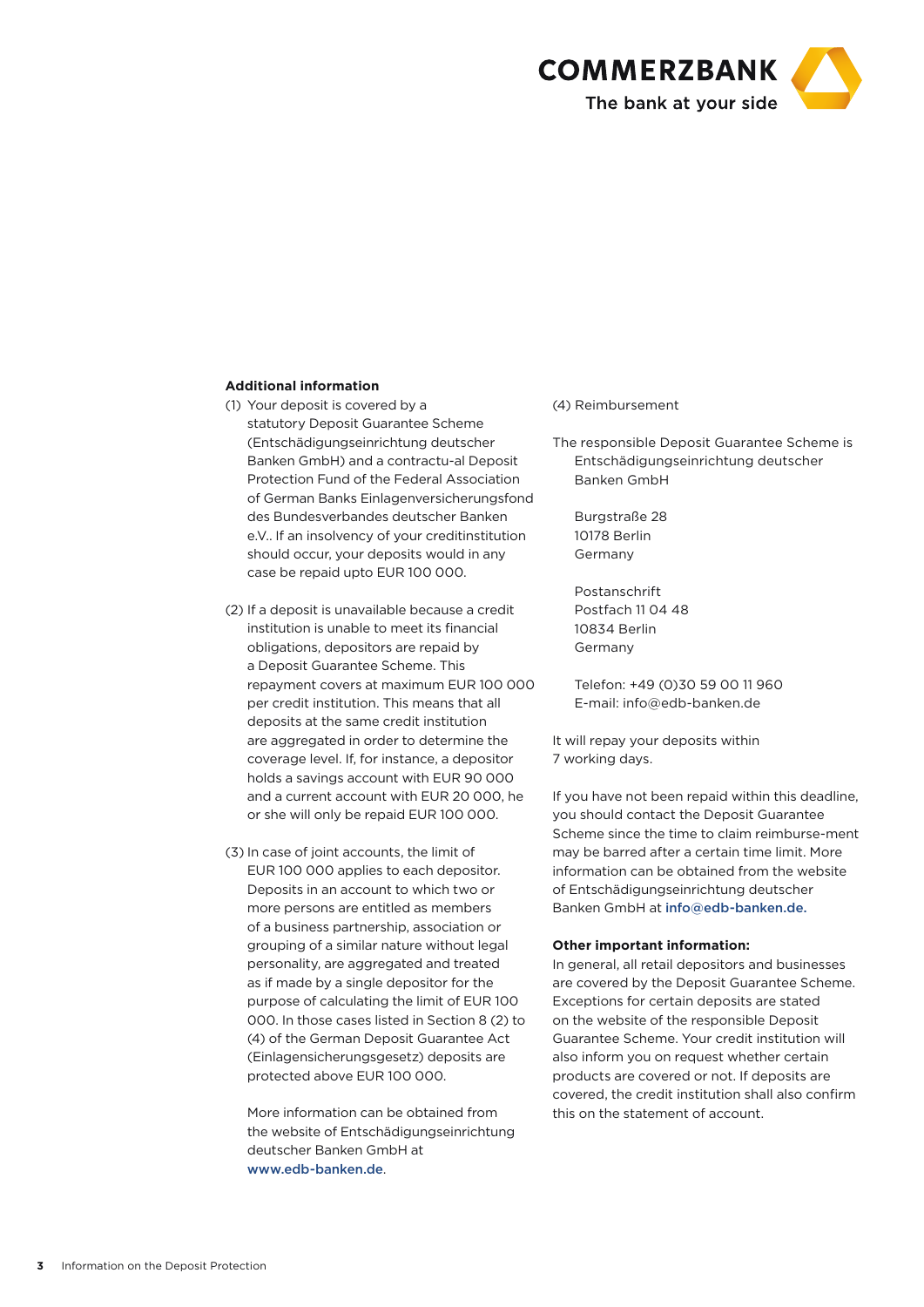

## **II. Deposit Protection Fund (Einlagensicherungsfonds des Bundesverbandes deutscher Banken e.V.)**

In addition, COMMERZBANK Aktiengesellschaft is a member of the Deposit Protection Fund (ESF) of the Association of German Banks, a private-bank deposit protection scheme under private law which is not subject to governmental supervision. The ESF works as a voluntary follow-up deposit protection for the statutory deposit protection up to the protection ceiling regulated by its by-laws.

The pro-tection ceiling for each creditor is 15% until 31 December 2024, and 8.75% as of 1 January 2025, in each case of the bank's liable capital according to article 72 CRR.

Based on the published annual accounts as per 31 December 2021, the protection ceiling for each creditor at present amounts to

#### **EUR 3.269.372.000,00**

Up to this amount, eligible liabilities are protected by the ESF for each protected customer.

On 5 April 2017, the BdB has decided to reform the voluntary deposit protection scheme.

The following rules apply since 1 October 2017.

The ESF protects deposits, i.e. credit balances which result from funds held in an account or from temporary situations derived from banking transactions and which the bank has to repay under the applicable conditions. This includes sight deposits, term deposits and saving deposits (Sicht-, Termin- und Spareinlagen) and registered securities (Namenspapiere) such as registered saving bonds (auf den Namen lautende Sparbriefe),

regardless of their currency. Bearer bonds (Inhaberschuldverschreibungen), bearer certificates of deposit (Inhabereinlagenzertifikate), participation certificates (Genussscheine), subordinated liabilities (nachrangige Verbindlichkeiten) and any deposits held by credit institutions, financial institutions, investment firms and public authorities are not protected.

Registered promissory notes (auf den Namen lautende Schuldscheindarlehen) and registered bonds (Namensschuldverschreibungen) acquired by companies, institutional investors and semi-public entities (halbstaatliche Stellen) are not protected by the ESF. Grandfathering rules apply for deposits made before 1 October 2017. Starting on 1 January 2020, deposits of companies, institutional investors and semi-public entities with a term of more than 18 months are no longer protected by the ESF. Grandfathering rules apply for long term deposits made before 1 January 2020. Natural persons and foundations are not affected by these restrictions.

Deposits held with COMMERZBANK Aktiengesellschaft, pobočka Praha are also protected by the voluntary deposit protection scheme.

More detailed information with regard to the voluntary deposit protection scheme, especially frequently asked questions, can be found on the website https://einlagensicherungsfonds.de/.

Information on both deposit protection schemes can be found on the websites https://bankenverband.de/ and http://einlagensicherung.de/.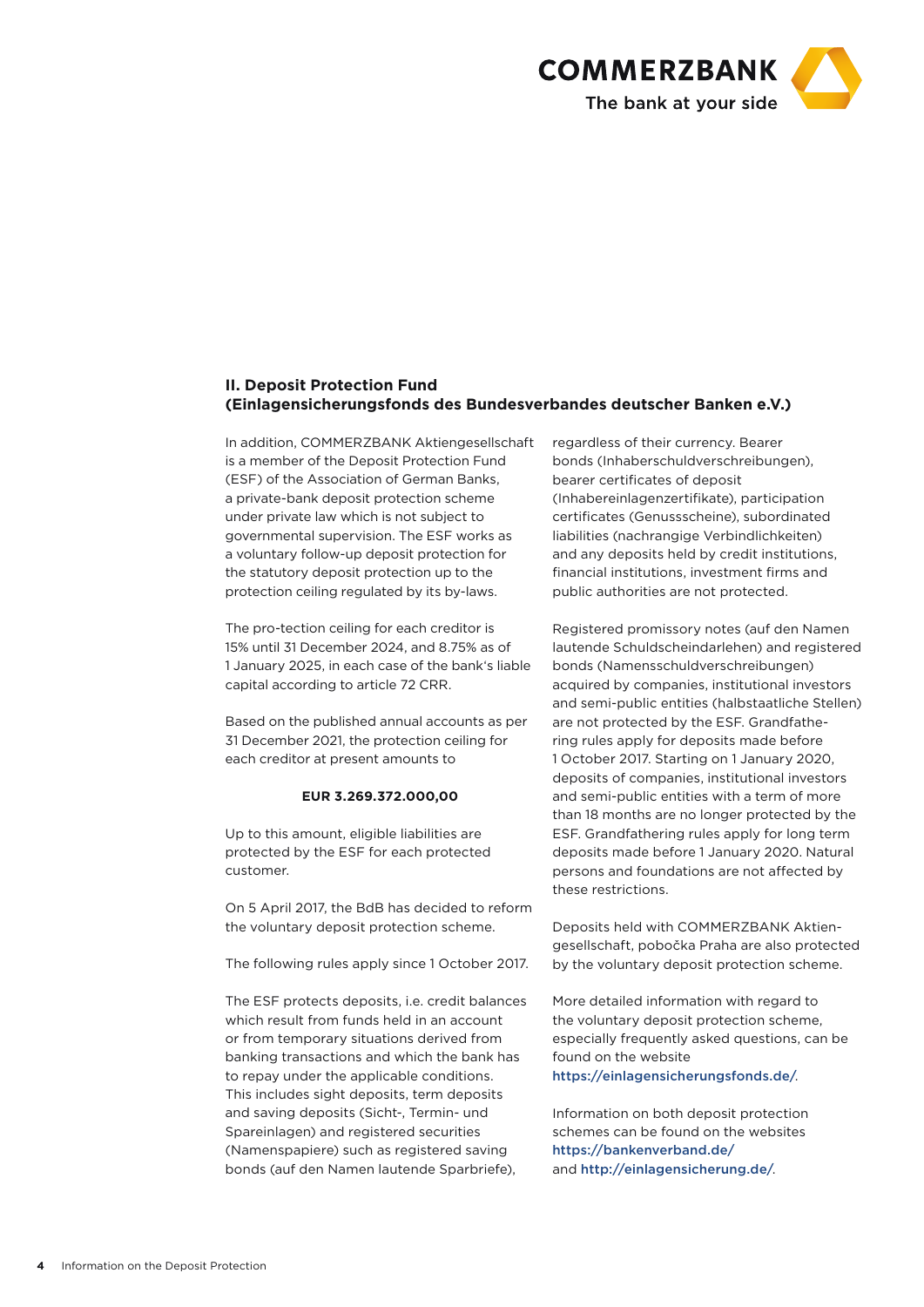

# **III. Protection of liabilities arising from investment business**

Irrespective of Commerzbank AG's liability in the event that, contrary to ist duties, it is unable to return securities belonging to the custo-mer and compensation is payable, a claim for compensation may also be filed against the Compensation Scheme of German Banks (Entschädigungseinrichtung deutscher Banken GmbH). The amount of the claim for

compensation against the Compensation Scheme of German Banks is limited to 90 per cent of the value of these securities, but to not more than the equivalent of  $\epsilon$  20,000.

COMMERZBANK Aktiengesellschaft, pobočka Praha does not participate in the guarantee scheme operated by the Guarantee Fund according to Czech 256/2004 Coll. Act on Business Activities on the Capital Market.